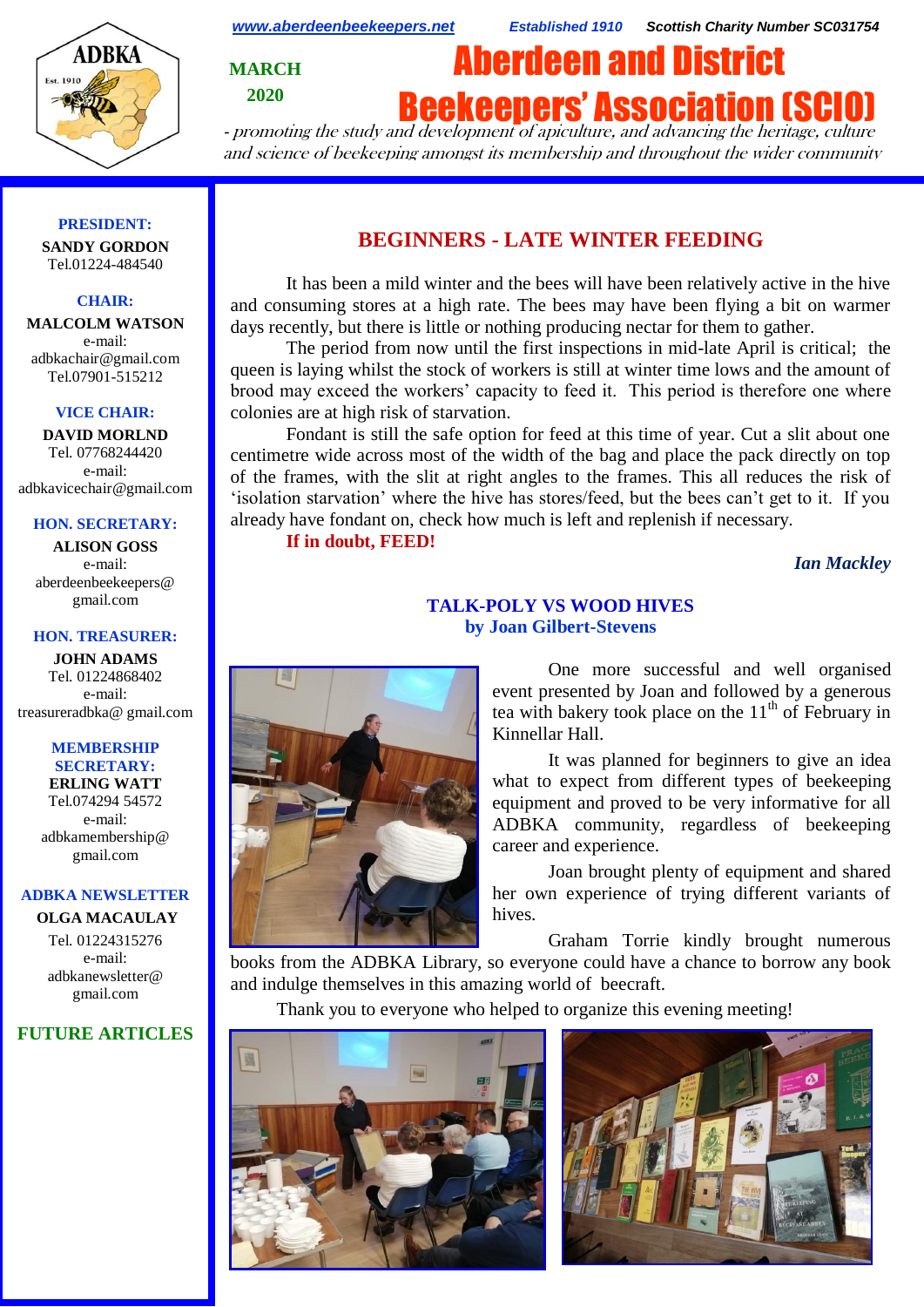## *BEES IN MY SCHOOL*

I have had an interest in beekeeping for several years but never took the plunge until about 5 year ago after a conversation with a colleague at work. I am a teacher of Technology at Mearns Academy in Laurencekirk. ( That is a woodwork / metal work and techy drawing teacher in old money !)

Before I knew it, we had both signed up for the Association beginners' course. One thing led to another and before long we had purchased a couple of hives and bees. All appeared to be well in the first few months and the bees built up slowly. In hindsight, I think both of our hives swarmed in that first few months as there was a lack of bees going into the winter. Come the following spring, we were greeted with lots of dead bees and discovered that both our hives had starved in the winter months. After this steep learning curve, we decided to return to the winter night classes for a second time. This proved invaluable as there were lots of eureka moments when we realised what we should / should not have been doing. More bees purchased and we started again.

Fast forward a couple of years and we were with ADBKA visiting Murray McGregor's Queen rearing (a very worthwhile visit). It was during this visit that I met Yvonne from Tarland beekeepers. She told me of a new beekeeping course that was being taught in a couple of schools and later sent me a contact. This conversation was to change my teaching career.

After some investigation and speaking to the teachers at Annan Academy in the borders who were starting to teach the course, I spoke to my own Head teacher and expressed an interest in bringing this to my own school. The school leadership team were very supportive and after my initial sales pitch and proposal, I was given the go ahead to get the course up and running. There was lots of talk about me being a pioneer. The problem with being a pioneer is that you usually end up face down with arrows sticking out your back!



In the April of 2019 I received funding to buy 2 hives and bees, as well as a selection of suits and everything I needed to get going with a small group of pupils.

We identified a suitable area at the back of the school that was out of the way from stray children and footballs and then fenced it off. We were donated several tonne of bark that we have used as a ground covering which has improved this area as it had previously been a bit of an eye sore.

By the end of the summer we had made splits and now have 4 hives which are doing well and have been well fed over the winter !!!

Initially, I was only given a small group of 6 pupils who were not in full time main stream education This includes school refusers who only attend a short amount of time each day as well as a deaf pupil who attends with her signer and several other pupils who receive additional support. They have all loved dealing with the bees and are always keen to attend this class.

I have also built a viewing hive that I was able to take into the biology class and talk to the class about bee behaviour. This also raised a few eyebrows as the kids thought I was "just the woodwork teacher ".

We had a small crop of honey which we have jarred and sold within the school. We are hoping to expend our honey production in 2020 as I promised the head teacher that we would become selfsufficient within 3 years.

During this last few months I have also spent a lot of time developing a course that meets the Scottish Qualification Authority certificate and I have now had approval to offer the National Progression Award in beekeeping at the school. This course consists of three modules – Introduction to beekeeping, Practical unit and a theory unit. It goes without saying that I have had to spend a lot of time improving my own knowledge on this subject and as a relative beginner myself this has been enjoyable but a steep learning curve.

All my current pupils will now leave school with at least one module in Beekeeping, which they can add to their CV and no doubt this will be a question at an interview in the future.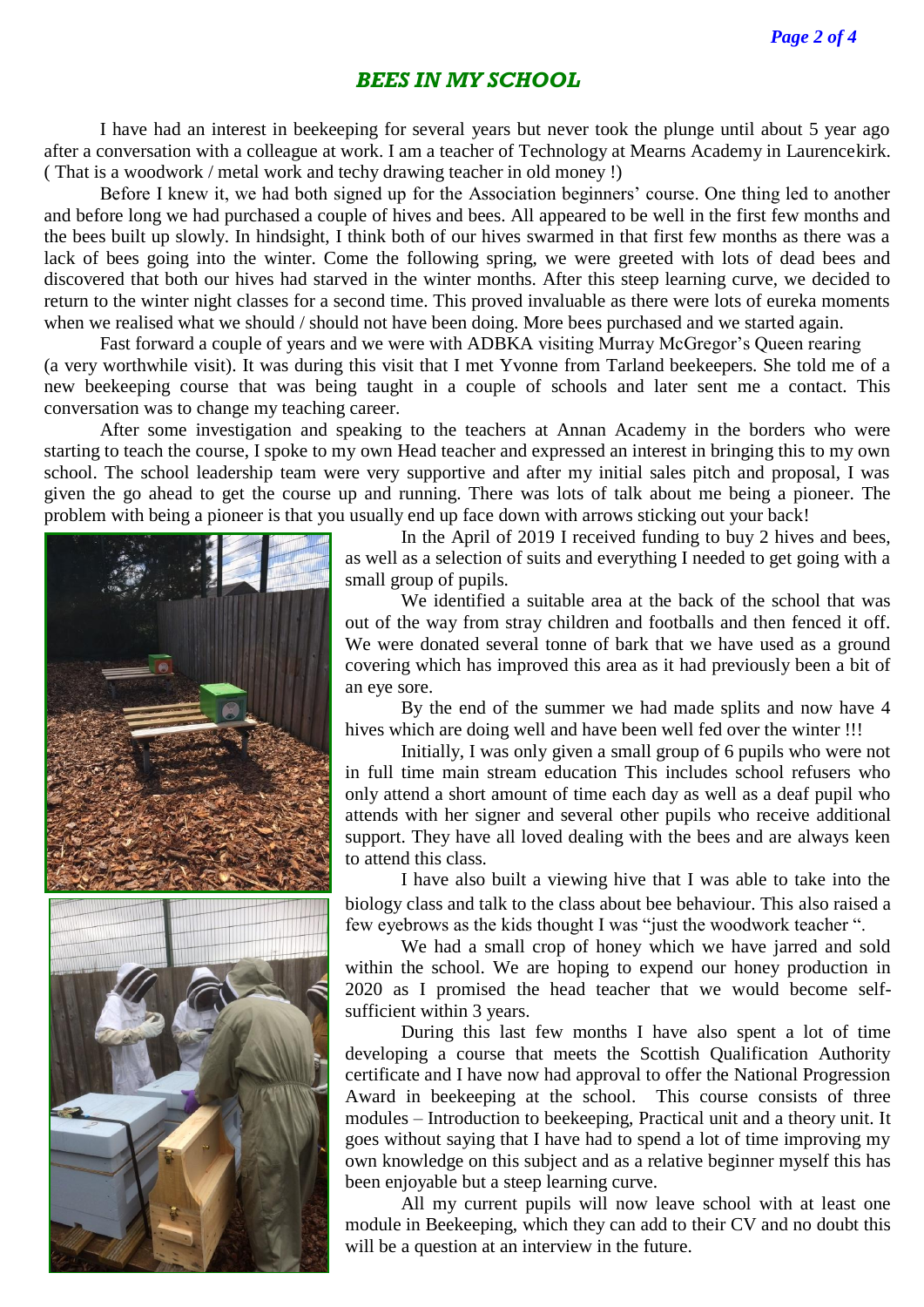Looking forward, my beekeeping course has now been added to the school course choices for senior pupils and I am expecting to have a class of 10 pupils starting after Easter. I do hope that this will create an interest with some of them so that there are Beekeepers to take over our colonies in the future.

I also hope to increase our colonies further so that we eventually have 10 hives. This will allow more hands-on experience for the pupils.



My ambition is that in 8 to 10 years' time when I retire from teaching, I am known as Mr Sim the bee man not Mr Sim the Techy teacher.

In the meantime, if any members have any unwanted reference books, I am currently trying to build up a collection for the pupils to use and all donations would be gratefully received.

### *Paul ( The school beekeeper )*

## **According to Thomas Affleck in his 1841 book** *Bee-Breeding in the West***:**

"Some years ago, a friend of the author, in Scotland, made somewhat of an approach to the principles of the subtended hive, but did not live to carry it out. There, they use almost exclusively the *Straw Skep*, which is only endurable on account of its economy. The gentleman spoken of, finding that his bees had filled their skeps with comb, while the season for making honey was yet at its height, afforded them more space below, by adding under the lower edge of each skep, a hoop, about three inches in width, and half an inch thick. As they filled up this additional space, he added more hoops. This gave them room enough to store away all the honey they made during the season, and prevented any relaxation in their labours. It was however a clumsy and imperfect plan - the only method by which they could be eased of their surplus stock, was either by removing the additions and cutting away the comb; or by the barbarous practice of smothering the little laborers themselves."

"Some assert that a sexual union takes place between the Queen and the Drone, within the hive, though they could only state the result of their observation to be an indistinct and transient junction - others could see nothing of this, but insist that the Queen is a hermaphrodite, having within herself the powers of both sexes; and proving, moreover, that on her being confined alone with two drones, she turned on them, on their approaching her, and killed them on the spot. Swammerdam - and many believe with him - contends that the impregnation takes place from a certain *aura*, proceeding from the bodies of the males, which must needs be numerous, that it may have sufficient power. Many other such doctrines are advanced; the most plausible of all, is that of the eggs being first deposited in the cells by the Queen, and there impregnated by the drones ejecting the seminal fluid over it, as is commonly supposed to be the case in the spawn of frogs and of fishes."